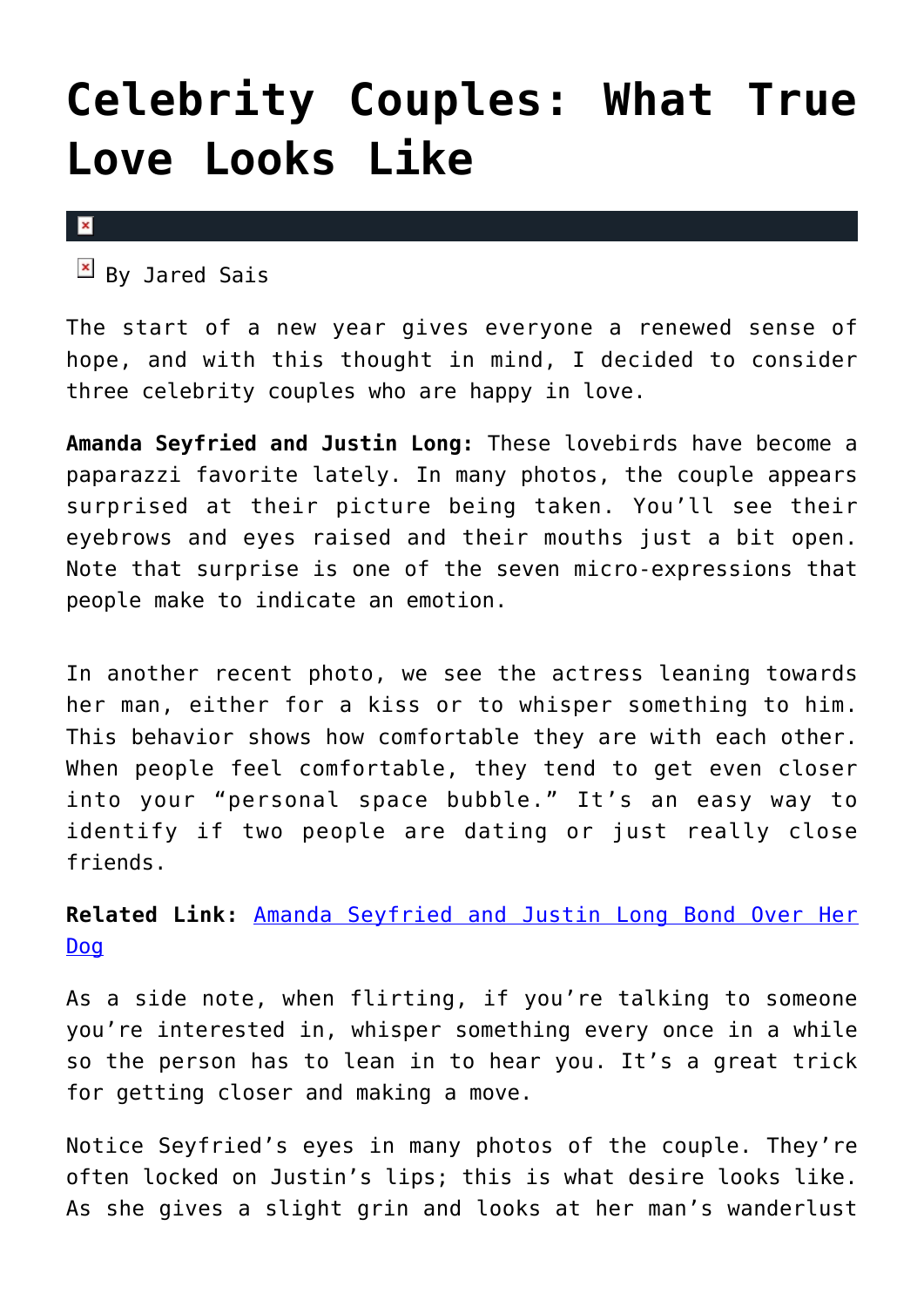smile, there is nothing but attraction and lustfully gazing eyes. Likewise, the actor has a very loving smile with deep eye contact, which tells me he is very romantically invested in the blonde beauty.

You can also see the lack of space between them in the photo above and other photos, which indicates a romantic relationship or at least a very close trusting relationship.

**Drew Barrymore and Will Kopelman:** We have something special here: best friends *and* lovers. They have a dynamic that many couples strive for. You can tell they are truly happy in many of their photos; the facial expression of smiling is categorized as high cheeks, crows feet in the corners of the eyes, and raised outer corners of the lips. Sometimes, this body language is easier to see in photos than in live action. But knowing the difference between a true smile and a fake smile can make the difference between catching someone in a lie or knowng if your partner is truly interested in you.

When people are comfortable with someone, they usually talk with the cup in their hands; put the cup down and continue to use their hands in a conversation; or put the cup to the side of their body. In a picture of Barrymore and Kopelman at a sporting event, we see the actress talking with her cup in her hands, showing us that she's very comfortable in her husband's presence. She also leans in towards him, putting her weight on him — another sign of trust and love.

**Related Link:** [Drew Barrymore Goes Public with Second Pregnancy](http://cupidspulse.com/drew-barrymore-public-second-pregnancy/)

**Heidi Klum and Martin Kirsten:** You'll often see this pair walking at the same pace with locked hands or their arms around each other. This body language is considered mirroring each other, and all signs tell you that their relationship is going strong. They are a very real couple; they run together and share that interest. There's nothing better than an early run and coffee in the morning with your loved one.